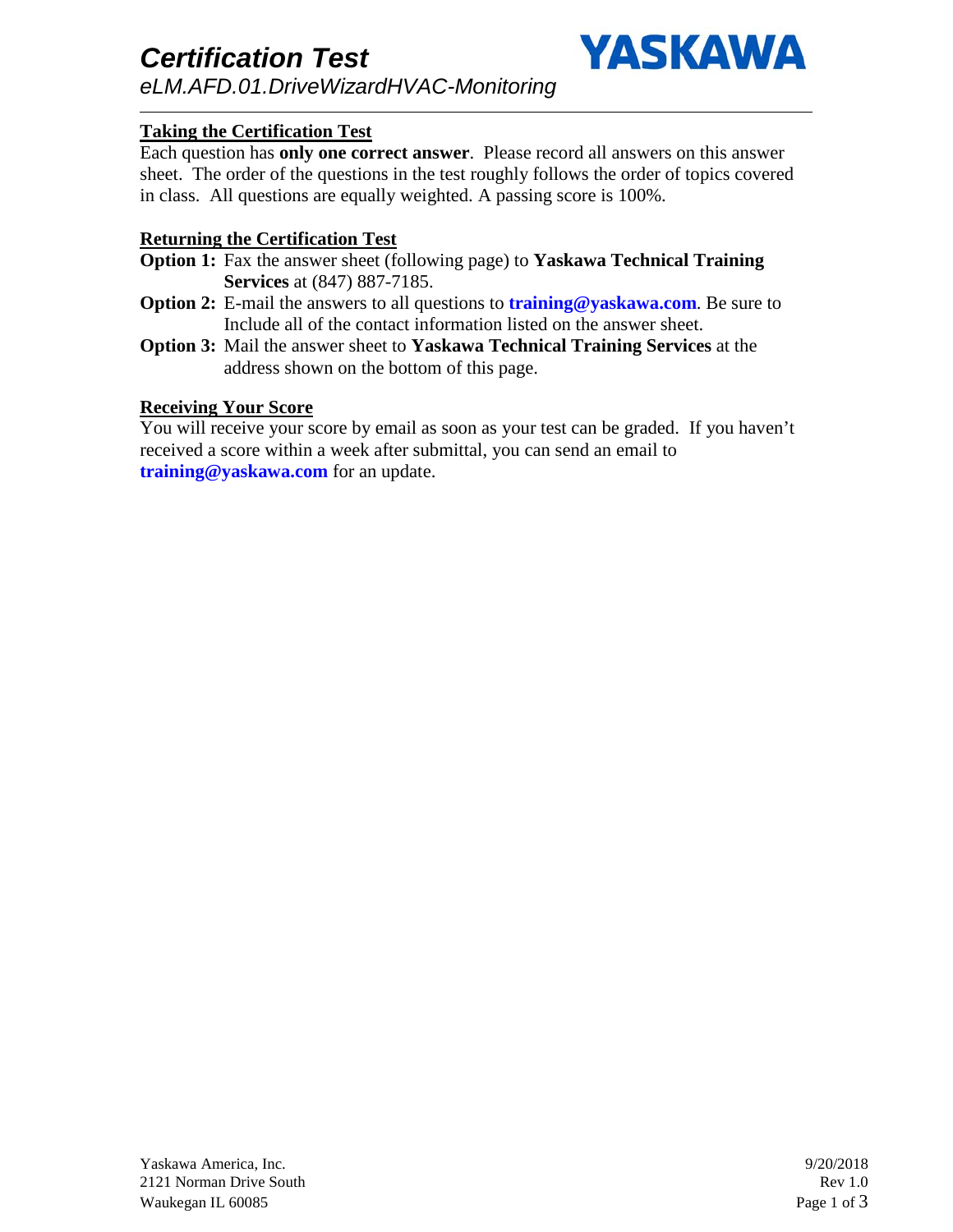# *Certification Test*



*eLM.AFD.01.DriveWizardHVAC-Monitoring*

#### **Answer Sheet:**

| 1. |                        |
|----|------------------------|
| 2. | ---------------------- |
|    | --------------------   |
| 3. | ------------------     |

## **Contact Information:**

| Name:                                          | Title:      |  |
|------------------------------------------------|-------------|--|
| Company:                                       | Email:      |  |
| Address:                                       |             |  |
| Phone Number:<br>Supervisor's Name/Title:      | Fax number: |  |
| Yaskawa Salesperson's Name<br>(if Distributor) |             |  |
| Yaskawa Distributor<br>(if End User)           |             |  |
| <b>Test Date:</b>                              |             |  |